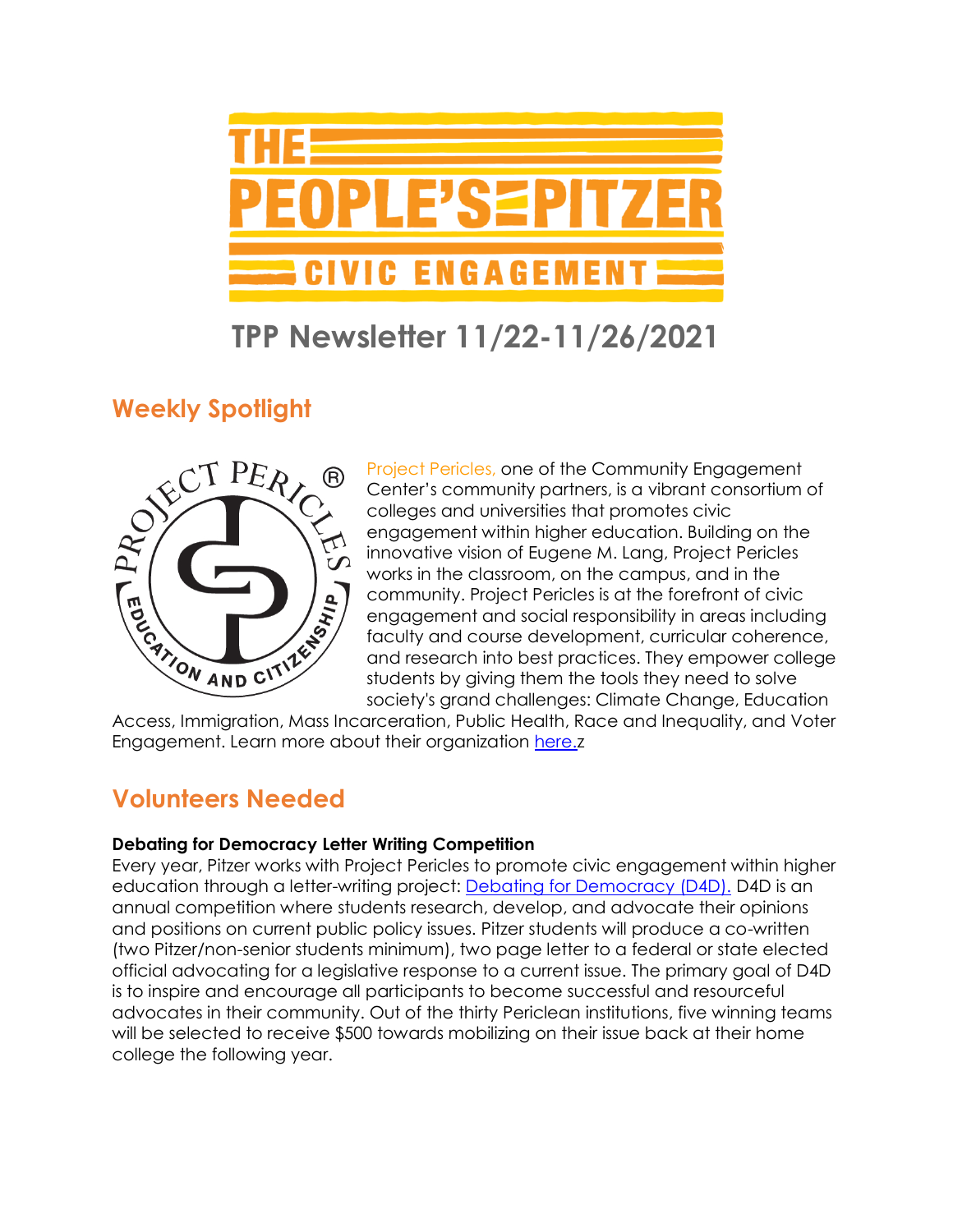Interested in participating? Learn more about this competition by reviewing the Request for Proposals (RFP) [here](https://drive.google.com/file/d/1l-2bH00Sbyn9_FxA-j7HVGQgs8Zd2w0S/view?usp=sharing) and our rubric based on the RFP to guide letter writing [here.](https://drive.google.com/drive/u/1/folders/1Mra8zjcQ3qfLdgs1VEx9o7WKGUZn29I8) Letters are due in March 2022 but we recommend getting started as soon as possible - winter break would be a great time to start! You can view previous winning letters [here](https://drive.google.com/drive/u/1/folders/18tiBphFq-Lrhr2OoR77evntyGY8dxgfY) as well as a helpful infographic we have created [here.](https://www.pitzer.edu/cec/wp-content/uploads/sites/54/2019/11/InfoGraphic.pdf) TPP will host a letterwriting workshop later this month to assist students interested in participating. If you need more information, please reach out to [aneuburg@students.pitzer.edu.](mailto:aneuburg@students.pitzer.edu)

#### **November Events**



#### **Tuesday, November 30 @ 1:20pm: Debating for Democracy Letter Writing Workshop** [Virtual Event](https://pitzer.zoom.us/j/89259325067)

Join The People's Pitzer for a Debating for Democracy Letter Writing Workshop.

Every year, Pitzer works with Project Pericles to promote civic engagement within higher education through a letter-writing project: [Debating for Democracy \(D4D\).](https://www.pitzer.edu/cec/community-pillars/peoples-pitzer/debating-democracy/) D4D is an annual competition where students research, develop, and advocate their opinions and positions on current public policy issues. Pitzer students will produce a co-written (two Pitzer/non-senior students minimum), two page letter to a federal or state elected official advocating for a legislative response to a

current issue. The primary goal of D4D is to inspire and encourage all participants to become successful and resourceful advocates in their community. Out of the thirty Periclean institutions, five winning teams will be selected to receive \$500 towards mobilizing on their issue back at their home college the following year. Attend this workshop to learn more about writing a winning letter!

Did you miss **Preparing for Civil Service in California: Workshop with Dana Nothnagel** on November 18th? Watch the recording [here.](https://youtu.be/cJxGv8LqgR0) The workshop featured Dana Nothnagel (PZ '19), Program Coordinator for the California Grants Portal, a new website focused on making over \$20 billion in State funding opportunities accessible to all Californians. Dana helped Claremont students understand the impacts they can have on the lives of 40 million Californians through a career in California's capital.